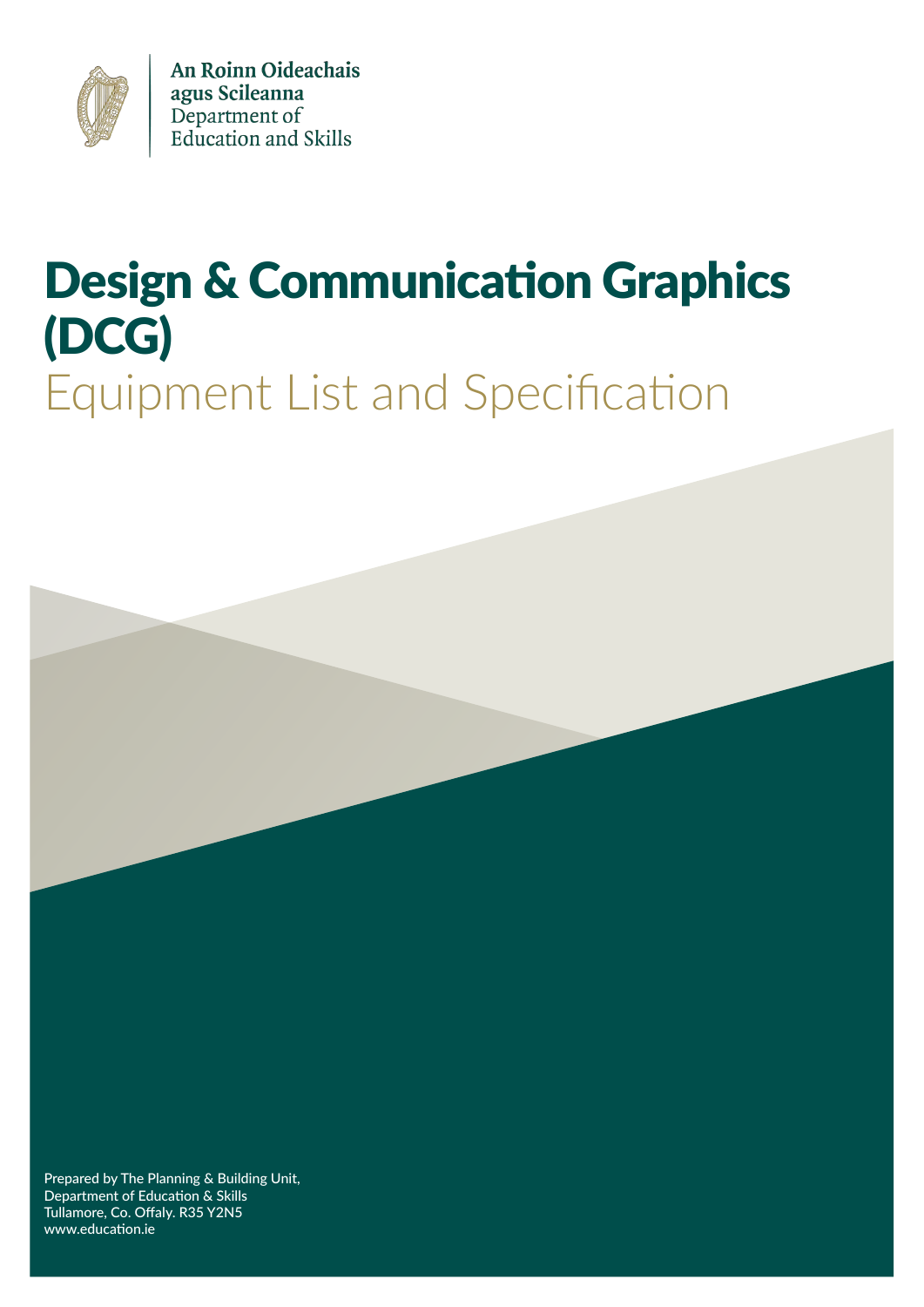## Design and Communication Graphics

| <b>Description and Specification</b><br>Code<br>Quantity                                                                                                                                                                                                                                                                                                        | Cost<br>€                                                                    |  |  |  |
|-----------------------------------------------------------------------------------------------------------------------------------------------------------------------------------------------------------------------------------------------------------------------------------------------------------------------------------------------------------------|------------------------------------------------------------------------------|--|--|--|
| DCG/1<br>Set of (magnetic) drawing equipment, for (magnetic) chalkboard, to include<br>(i) compass with steel point (500 mm), (ii) $60^{\circ}/30^{\circ}$ set square (500 mm), (iii)<br>45° set square (500 mm), (iv) protractor (425 mm) and (v) heavy duty rule<br>with bevelled edges (1000 mm)                                                             |                                                                              |  |  |  |
| Manufacturer:<br>Catalogue No.:                                                                                                                                                                                                                                                                                                                                 |                                                                              |  |  |  |
| DCG/2(A)<br>T-squares: A2 size, tape blade, best quality hardwood, with maple or acrylic<br>30<br>edges to blade; blade screwed and dowelled to stock or equal.                                                                                                                                                                                                 |                                                                              |  |  |  |
| Manufacturer:<br>Catalogue No.:                                                                                                                                                                                                                                                                                                                                 |                                                                              |  |  |  |
| <b>OR</b>                                                                                                                                                                                                                                                                                                                                                       |                                                                              |  |  |  |
| Stainless steel T-square with fixed light cast aluminium head, brushed blade<br>DCG/2(B)<br>with low reflectance.<br>30                                                                                                                                                                                                                                         |                                                                              |  |  |  |
| Manufacturer:<br>Catalogue No.:                                                                                                                                                                                                                                                                                                                                 |                                                                              |  |  |  |
| DCG/3<br>Portable Desktop Drawing Board, A2 size, solid core/particle board/multi-<br>ply, white high pressure laminate above and below, pvc edges and square<br>30<br>corners, with rubber feet. Simple robust mechanism to allow use at 0° and<br>20°, with rubber tractor grip to facilitate overhanging of table edge.                                      |                                                                              |  |  |  |
| Manufacturer:<br>Catalogue No.:                                                                                                                                                                                                                                                                                                                                 |                                                                              |  |  |  |
| DCG/4<br>Graphics/DCG wooden box set, to come with 4" acrylic protractor, 60°/30°<br>30<br>& 45° Set Squares (transparent heavy duty, non-brittle plastic, with bev-<br>elled edge and open centre. Sizes: 200 mm, 2 mm thick), quickset adjust-<br>able compass, H and 2H pencils, Vinyl eraser, Metal sharpener and Clips.<br>Manufacturer:<br>Catalogue No.: |                                                                              |  |  |  |
| DCG/5                                                                                                                                                                                                                                                                                                                                                           | Adjustable Set Square, shatter resistant acrylic body with magnifying cursor |  |  |  |
| 30<br>for precise readings, 200 mm.                                                                                                                                                                                                                                                                                                                             |                                                                              |  |  |  |
| Manufacturer:<br>Catalogue No.:                                                                                                                                                                                                                                                                                                                                 |                                                                              |  |  |  |
| DCG/6<br>Scaled rule, acrylic, 300 mm, suitable for graphics/drawing.<br>30<br>Manufacturer:                                                                                                                                                                                                                                                                    |                                                                              |  |  |  |
| Catalogue No.:<br>DCG/7<br>Graphics teaching models, c.300 mm size, to include standard geometric<br>solids, and those depicting their interpenetration with conic sections and<br>development of surfaces. c.12 models.                                                                                                                                        |                                                                              |  |  |  |
| Manufacturer:<br>Catalogue No.:                                                                                                                                                                                                                                                                                                                                 |                                                                              |  |  |  |
| Circle template, acrylic type, c.2 mm to 50 mm diameter circles.<br>DCG/8<br>1<br>Manufacturer:                                                                                                                                                                                                                                                                 |                                                                              |  |  |  |
| Catalogue No.:                                                                                                                                                                                                                                                                                                                                                  |                                                                              |  |  |  |
| DCG/9<br>Flexi-curve, suitable for technical graphics work.<br>1<br>Manufacturer:                                                                                                                                                                                                                                                                               |                                                                              |  |  |  |
| Catalogue No.:                                                                                                                                                                                                                                                                                                                                                  |                                                                              |  |  |  |
| French curves, set of three, moulded plastic with ellipse form.<br>DCG/10<br>1<br>Manufacturer:                                                                                                                                                                                                                                                                 |                                                                              |  |  |  |
| Catalogue No.:                                                                                                                                                                                                                                                                                                                                                  |                                                                              |  |  |  |
| DCG/11<br>Erasing shield, stainless steel type.<br>Manufacturer:                                                                                                                                                                                                                                                                                                |                                                                              |  |  |  |
| Catalogue No.:<br>DCG/12<br>Air brush kit, compressed-air canister type(no compressor needed).                                                                                                                                                                                                                                                                  |                                                                              |  |  |  |
| Manufacturer:<br>Catalogue No.:                                                                                                                                                                                                                                                                                                                                 |                                                                              |  |  |  |
| Cutting knife, scalpel type with disposable blades.<br>DCG/13                                                                                                                                                                                                                                                                                                   |                                                                              |  |  |  |
| 25<br>Manufacturer:<br>Catalogue No.:                                                                                                                                                                                                                                                                                                                           |                                                                              |  |  |  |
| DCG/14<br>Cutting mat, A3 size, plastic, self-repairing.                                                                                                                                                                                                                                                                                                        |                                                                              |  |  |  |
| 25<br>Manufacturer:<br>Catalogue No.:                                                                                                                                                                                                                                                                                                                           |                                                                              |  |  |  |